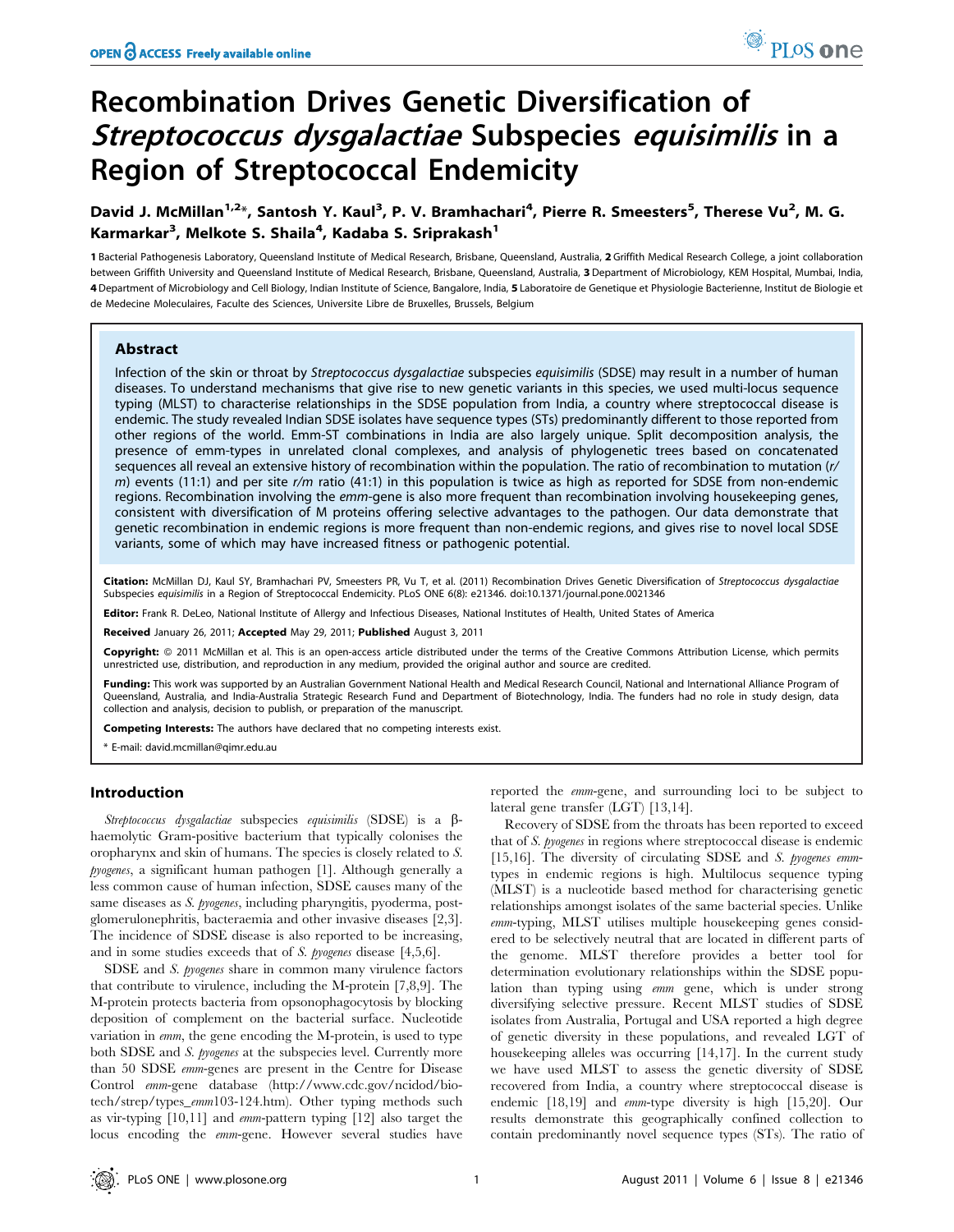recombination to mutation in house-keeping alleles in this endemic region surpasses that reported for non-endemic regions [17]. The data additionally suggests that LGT between SDSE and other streptococcal species occur. Our findings suggest an evolutionary process in which novel genetic variants of SDSE, possibly with altered fitness or pathogenic potential, are more likely to arise in endemic regions than non-endemic regions.

#### Results

#### Allelic variation

Details of the ST and emm-type of the 181 SDSE isolates from India are provided in Table S1. A summary of nucleotide variation in the seven loci used for MLST in SDSE is provided in Table 1. The total number of alleles present at each locus varied from six for gtr to sixteen for xpt. Ten of the new SDSE MLST alleles identified in the study were identical to alleles from GAS (Table S2). Another allele, recP22, was identical to a nucleotide sequence from *S. agalactiae*, and shares greater than 99% identity with the same sequence in two other S. *agalactiae* genomes. As recP22 is less than 90% identical to other so far known SDSE and S. pyogenes recP alleles, the allele was most likely acquired from S. agalactiae. Although evidence for mobile genetic element (MGE) mediated LGT between SDSE and S. agalactiae has been reported [21], to our knowledge this is the first evidence suggesting lateral transfer of an S. agalactiae housekeeping gene to SDSE.

When MLST alleles predicted to have been acquired by SDSE from non-SDSE sources through recombination (defined below) were disregarded, nucleotide diversity ranged from 0.004 for gtr to 0.042 for *atoB*. With the exception of gtr and *atoB*, the  $d_n/d_s$  ratio was less than 0.4 for all loci, indicating that the variation observed in these alleles is likely constrained by purifying selection. Although the  $d_n/d_s$  for gtr was relatively high compared to the other MLST alleles, nucleotide variation only occurred at four sites. The number of variable sites for the other MLST alleles ranged from 6 to 47. Phylogenetic analysis of the SDSE atoB and its orthologue in GAS (yqiL), showed two SDSE alleles, atoB16 and atoB17, which accounted for the majority of non-synonomous mutations, lie at a node midway between the SDSE and GAS clusters (Figure S1).

#### Clonal relationships in the Indian SDSE population

MLST resolved the 181 isolates into 52 STs. The most common ST, ST84, was found in 43 isolates, all of which were emm-type stg4831. The five next most abundant STs (ST44, ST15, ST89, ST81 and ST107) each individually constitute 5 to 10% of the total collection, and together with ST84 account for 53% of isolates. In contrast, thirty two STs (62%) are represented by a single isolate. The overall diversity of  $emm$ -type ( $D=0.898, 95\%$ ) CI: 0.872–0.924) and ST ( $D = 0.916$ , 95% CI: 0.890–0.942) in the population is similar. The eBURST analysis segregated the 52 STs into seven single locus variant clonal complexes  $(CC_{\text{sky}}s)$ , and twenty singletons (Figure 1).  $CC_{\text{slv}}44$  contained the greatest number of STs ( $n = 13$ ). CC<sub>slv</sub>84 contained the greatest number of isolates (n = 43), and together with  $CC_{slv}44$  (n = 41), account for 58% of all isolates. No other  $CC_{\rm slv}$  contained more than 15 isolates. When clustered at the  $DLV$  (CC $_{\text{dlv}}$ ) level, seven complexes, and six singletons were defined. Together  $CC<sub>dlv</sub>44$ and CC<sub>dlv</sub>107 account for 70% of isolates. Overall, while a large proportion of SLV defined singletons became a part of  $CC<sub>div</sub>s$ , the  $CCs<sub>lv</sub>s$  themselves remained largely discrete.

Relationships between STs were examined at the nucleotide level by constructing Minimum Evolution (ME) spanning trees using concatenated sequences of all seven MLST loci. In general, there is a good congruence between relationships of STs within  $CC<sub>slv</sub>s$ , and the clustering of STs within individual branches of the ME tree (Figure 2). The branches of the ME tree were subsequently partitioned at nodes separating STs belonging to different CC<sub>slvs</sub> The grouping of STs in these partitions were then compared to the grouping of  $STs$  by eBURST at the  $CC_{slv}$  level using the Wallace co-efficient [17,22]. The correlation between eBURST derived partition and ME derived partitions was calculated to be 0.630 (CI95% 0.388–0.872). There were five instances in the tree where  $STs$  did not cluster with the  $CC_{\rm slv}$  as predicted by eBURST. As examples, ST117 and ST123, both of which belong to  $CC_{\rm sb}44$ , possess gki15 and gki16. These alleles are identical to the GAS MLST alleles gki67 and gki38, respectively. ST86, another ST from  $CC_{\rm slv}44$  possesses the divergent ato17 (Figure S1). Genetic relationships consistent with recombination were also apparent in STs that did not cluster as predicted from eBURST analysis.

#### Recombination and mutation in MLST loci

Estimates of recombination and mutation in SLV pairs were determined using previously described methods [22,23,24]. Of the 25 SLV pairs 22 are predicted to have arisen through recombination (Table S3); three recombination events involved non-SDSE derived alleles. Only two SLV pairs are predicted to have arisen through point mutation. The  $r/m$  ratio in the population was 11, and per site  $r/m$  ratio 164. When alleles predicted to be derived from non-SDSE species were excluded the per site r/m ratio fell to 41. The standardised Index of Association  $(I_A)$  across the population was 0.28, also suggestive of a high rate of recombination.

| Size of<br>nt variant<br><b>Total</b><br>New<br><b>New non-SDSE</b><br>$\pi^{\mathbf{a}}$<br>positions<br>alleles<br>alleles<br>partial gene<br>alleles<br>l Gene<br>gki<br>498<br>8<br>3<br>3<br>14<br>0.011<br>$\overline{2}$<br>6<br>$\overline{2}$<br>0.004<br>450<br>4<br>gtr<br>438<br>15<br>9<br>$\overline{2}$<br>0.015<br>$\overline{4}$<br>murl | d <sub>n</sub> |         |           |
|-----------------------------------------------------------------------------------------------------------------------------------------------------------------------------------------------------------------------------------------------------------------------------------------------------------------------------------------------------------|----------------|---------|-----------|
|                                                                                                                                                                                                                                                                                                                                                           |                | $d_{s}$ | $d_n/d_s$ |
|                                                                                                                                                                                                                                                                                                                                                           | 0.011          | 0.043   | 0.247     |
|                                                                                                                                                                                                                                                                                                                                                           | 0.004          | 0.006   | 0.678     |
|                                                                                                                                                                                                                                                                                                                                                           | 0.008          | 0.036   | 0.222     |
| 405<br>9<br>6<br>6<br>0.006<br>mutS                                                                                                                                                                                                                                                                                                                       | 0.002          | 0.019   | 0.081     |
| recP<br>459<br>$\overline{2}$<br>31<br>14<br>0.034<br>$\overline{4}$                                                                                                                                                                                                                                                                                      | 0.007          | 0.150   | 0.041     |
| $\mathbf 0$<br>28<br>450<br>16<br>8<br>0.020<br>xpt                                                                                                                                                                                                                                                                                                       | 0.005          | 0.071   | 0.067     |
| 10<br>5<br>47<br>atoB<br>434<br>0.042                                                                                                                                                                                                                                                                                                                     | 0.033          | 0.067   | 0.486     |

Table 1. Sequence variation in SDSE MLST loci from India.

<sup>a</sup>Nucleotide diversity, d<sub>n</sub> and d<sub>s</sub> values were determined using alleles unique to SDSE. i.e. alleles likely acquired from S. pyogenes and S. agalactiae were excluded. doi:10.1371/journal.pone.0021346.t001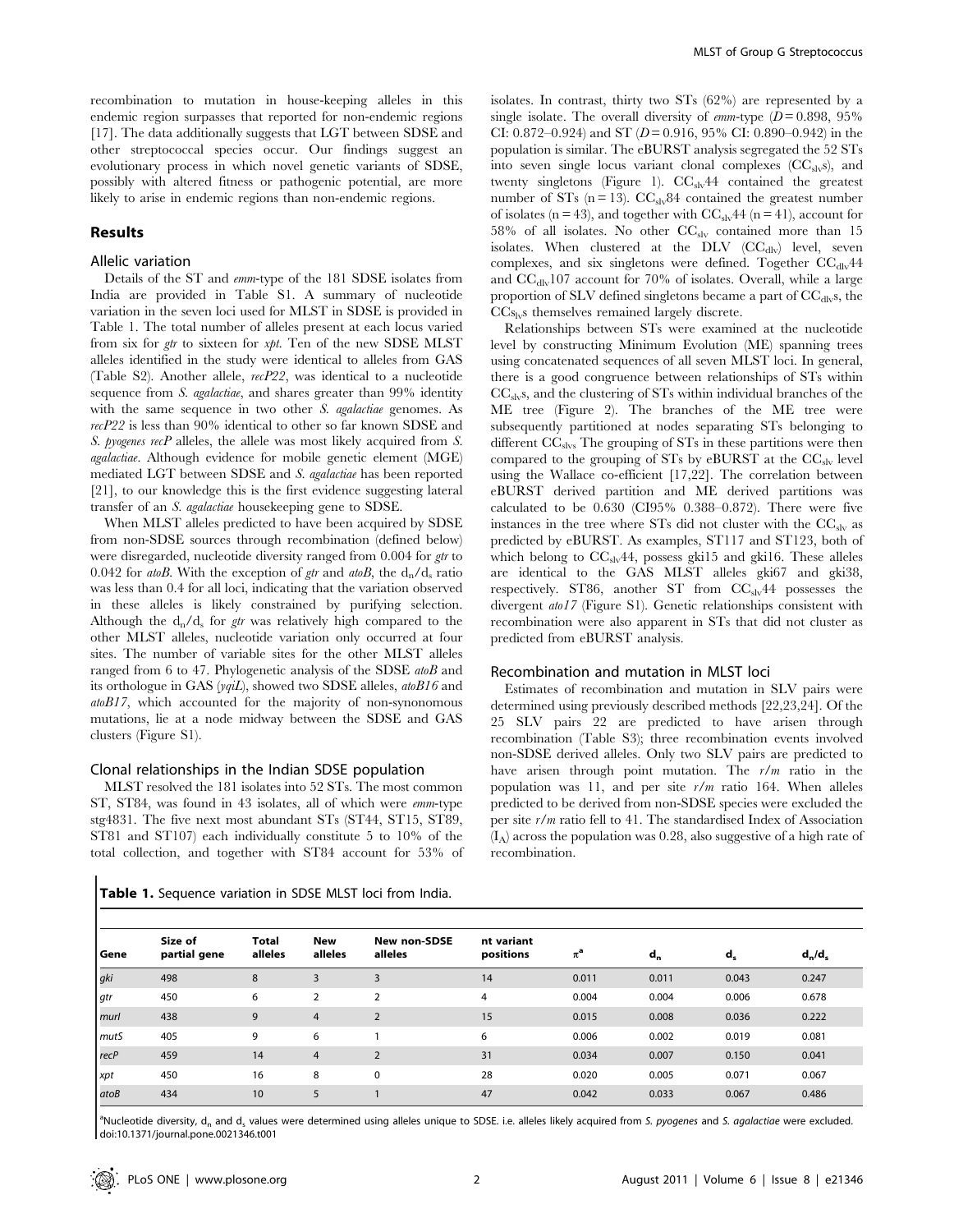

Figure 1. Population structure of Indian SDSE isolates. The 52 STs clustered into seven SLV-defined CCs. STs part of the same SLV defined CC are joined by black lines. When grouped at the less stringent DLV level seven CCs are defined (light shaded circles). doi:10.1371/journal.pone.0021346.g001

Recombination events can distort or conceal true evolutionary relationships that exist between STs. In these instances, standard phylogenetic trees, which only display single relationships between isolates or clones, do not provide the equal representation for all possible evolutionary relationships. Split decomposition analysis was therefore used to visualise alternative phylogenetic relationships between STs (Figure 3). The reticulated phylogenetic structure of this figure is indicative of extensive recombination of loci [25] providing additional support for the high estimates of recombination and low IA. The majority of STs were found in the same groupings as determined by eBURST. However STs belonging to DLV107 segregated into two separate groups.

## Relationship between emm-type and ST

emm-typing is the most common method of typing SDSE. Discrepancies between emm-type and ST have previously been reported [17] and offers evidence that LGT of emm-genes occurs in nature [26]. The presence of multiple emm-types within a single ST that are identical to, or have close similarity to emm-genes found in distant STs is suggestive of LGT of this gene [17,27]. Alternatively, diversifying selection pressure on the emm-gene may also give rise to STs that harbour multiple emm-types. In this study, eleven STs were associated with more than one emm-type (Table 2). Two of these, ST44 and ST15, were each associated with five emm-types. Together nineteen instances of multiple emmgenes present in individual STs was observed. A complementary method for inference of LGT is the identification of the same emmgene in distantly related or unrelated STs. In total eleven emmgenes were found in two or more  $CC_{\text{div}}s$  (Table S4). Four *emm* genes, stc36, stg485, stg480 and stg866 were present in 4, 4, 3 and 3 CC<sub>dlv</sub>s respectively (Figure 3). Seventeen instances of emm-gene LGT were inferred using this method. In contrast to the frequency of recombination of the emm-gene, the predicted number of recombination events for individual housekeeping alleles used in MLST ranged from one for xpt to six for murI based on SLV relationships.

To further investigate the relationships between emm-type and ST, we constructed a phylogenetic tree using the 150 nucleotides

of the emm-gene used to determine emm-type (Figure 4). The emm-gene sequences were aligned using ClustalW prior to construction of the ME tree. When MLST data was overlaid onto this tree,  $CC_{\rm slv}s$  and  $CC_{\rm dlv}s$  were scattered throughout the tree. When emm-types were mapped onto the SplitsTree phylogram (which accommodates effects of recombination), a much clearer association between emm-type and MLST data became apparent, with the majority of isolates of the emm-types falling into the same cluster (Figure 3). These clusters are therefore the likely progenitors of specific emm-genes.

#### Indian isolates possess unique STs

Eighty STs were described in a previous study of 178 SDSE isolates from non-endemic regions [17]. Only six of these STs (ST15 ST29 ST34 ST44 ST66 ST70) were found amongst the Indian strains. Of the 46 new STs in this study, nineteen possessed previously reported alleles at all seven loci, but in combinations not previously found. Twenty-seven STs possessed at least one new allelelic sequence. When all known SDSE STs were compared using eBURST, seven  $CC_{\text{dly}}$ s were defined (Figure S2). One of these complexes was considerably larger than all others with 87 STs. With the exception of four STs (ST97, ST108, ST100 and ST104), all Indian STs were found in this large complex. In contrast only 43 of the 74 non-Indian STs were found within this complex. Further comparisons using split decomposition (Figure S3) and ME analysis (Figure S4) also segregated Indian isolates into subclusters separate from other SDSE isolates.

#### Association between disease and ST

Chi-squared goodness-of-fit tests were used to determine if any ST or CC was over-represented in strains recovered from individuals with throat infection,(i.e. presenting with pharyngitis or tonsillitis) when compared to strains recovered from individuals without symptoms of throat infection [15]. The latter control group included all SDSE throat carriage isolates, and SDSE recovered from the skin. Three STs were found to have statistically different distributions between throat-infection and control isolates. ST89 and ST111 were found to be overrepresented in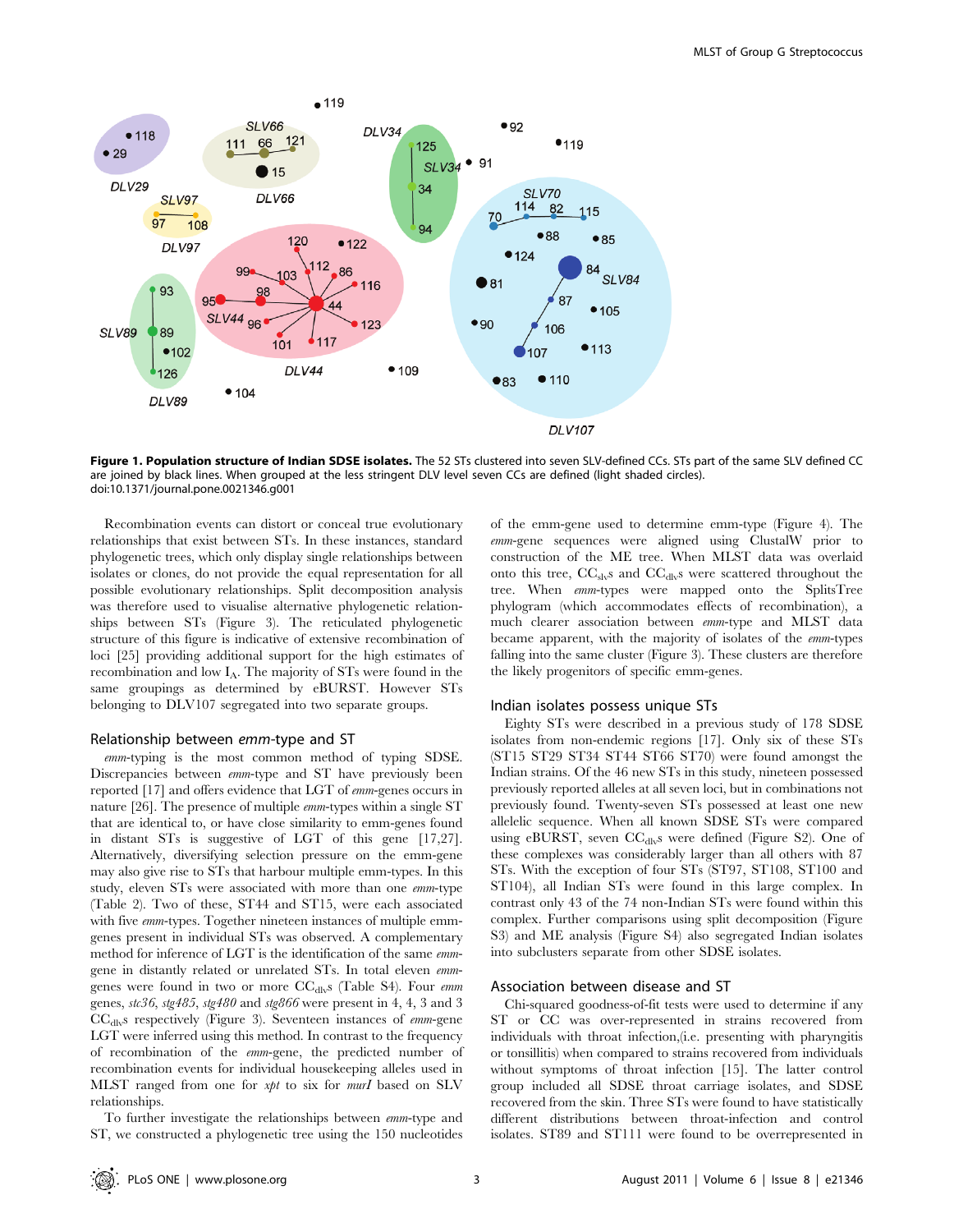

Figure 2. Minimum evolutionary tree of concatenated SDSE **MLST loci.** The tree was constructed using concatenated sequences of 52 SDSE STs. The tree is drawn to scale, with branch lengths in the same units as those of the evolutionary distances used to infer the phylogenetic tree. Only bootstrap values greater than 80% are shown. Clonal complexes at both the SLV and DLV level, and singletons (s), as determined using eBURST, are also depicted. doi:10.1371/journal.pone.0021346.g002

the throat infection isolates (relative risk of 2.61 and 2.85 respectively). The third ST, ST107 was underrepresented (relative risk of 1.63 for non-throat infection). No CC had an increased association with throat infection.

#### Discussion

Streptococcal infection is considered to be endemic in India. As a consequence co-infection with multiple SDSE strains, or SDSE and other streptococcal species, is more likely to occur here than in countries where streptococcal disease is non-endemic. An outcome of increased inter-strain contact is increased opportunity for LGT, resulting in an increase in overall strain diversity. The ratio of recombination to mutation reported here is double that reported for SDSE from non-endemic areas, supporting this scenario [17]. Further the inter-relatedness of Indian isolates and presence of only a few global STs, support a model whereby ongoing recombination between isolates in a single geographic location result in strains that over time become more related to each other than to strains from outside of the population.

In our study, recombination involving the emm-gene was more frequent than recombination involving individual housekeeping alleles. The emm-gene is part of an ancient pathogenicitiy island that is mobilisable in vitro [13]. An active mechanism for LGT involving the emm-gene therefore exists, and may account for the increased LGT of this gene. The acquisition of new emm-genes that assist SDSE in evasion of host immune responses, giving recipients a selective advantage, may also increase the frequency in which LGT involving the emm-gene is observed when compared to selectively neutral house-keeping genes. In spite of this, we observed more S. pyogenes housekeeping alleles than S. pyogenes emmgenes among our SDSE isolates. This suggests restricted compatibility for the S. pyogenes emm genes in SDSE, and may explain distinct evolutionary clades for the genes in the two species. The amino-termini of the mature M-proteins are the major target of type-specific anti-GAS and anti-SDSE antibodies. While population and virulence studies of S. pyogenes report associations between emm-types and specific disease, associations between emm-type and SDSE-mediated disease are not obvious [28,29,30]. One outcome from our study that could account for this observation is that the greater recombination occurring among SDSE isolates in regions where streptococcal infection is endemic results in the weakening of emm-typing as a useful tool for assigning genetic relationships over a meaningful time frame amongst geographically separated SDSE isolates. Of the six STs shared between India and the rest of the world, only five emm-STs were common. Twelve emm-STs were only found in India, and another nine emm-STs found in non-Indian isolates.

One emm-type, stg480, has been associated with SDSE infection in several studies [5,31]. This emm-type was also one of the most commonly recovered emm-types in this study, but was not recovered more frequently from individuals with pharyngitis. The apparent increased association with diseases reported in other studies may reflect the relative abundance of this emm-type within the population, rather than an increased virulence potential.  $\text{stg480}$ has now been associated with five STs in this and previous studies [14,17], suggesting that this emm-locus has propensity to participate in LGT frequently, which indeed further clouds epidemiological findings based on emm-type. Larger prospective studies that include characterisation of both the emm-gene and ST are required to determine the pathogenic potential of individual SDSE lineages.

In contrast to stg480, the majority of stg4831 isolates were predominantly associated with ST84. All ST84 isolates also possessed the stg4831 emm-gene. As all ST84 and stG4831 isolates were only recovered in Mumbai, it is likely that during the collection period, an outbreak of stg4831-ST84 was occurring. The general lack of variation in ST-emm combinations suggests this outbreak is relatively new, leaving little time for mutation or recombination with existing strains. Nevertheless, the presence of three stG4831 clones with different ST (ST87, ST85 and ST102), all recovered from Mumbai, once again suggests that recombination was occurring at a local level. ST87 is an SLV of ST84, predicted to have arisen via recombination. ST85, a DLV variant of ST84 is more closely related to ST84 than any other ST. Two of the three alleles that differ between ST102 and ST84 are found in ST89. In this instance, the data suggest recombination between an ST84 clone and isolate from CC<sub>slv</sub>89 has occurred.

Frequent recombination is emerging as a paradigm for the bhemolytic streptococci. Taken together our findings suggest that SDSE ST diversity is high in regions where streptococcal disease is considered endemic, and is driven mainly by recombination. In endemic regions, the opportunity for different streptococcal isolates to come into contact, and share genes is greater than in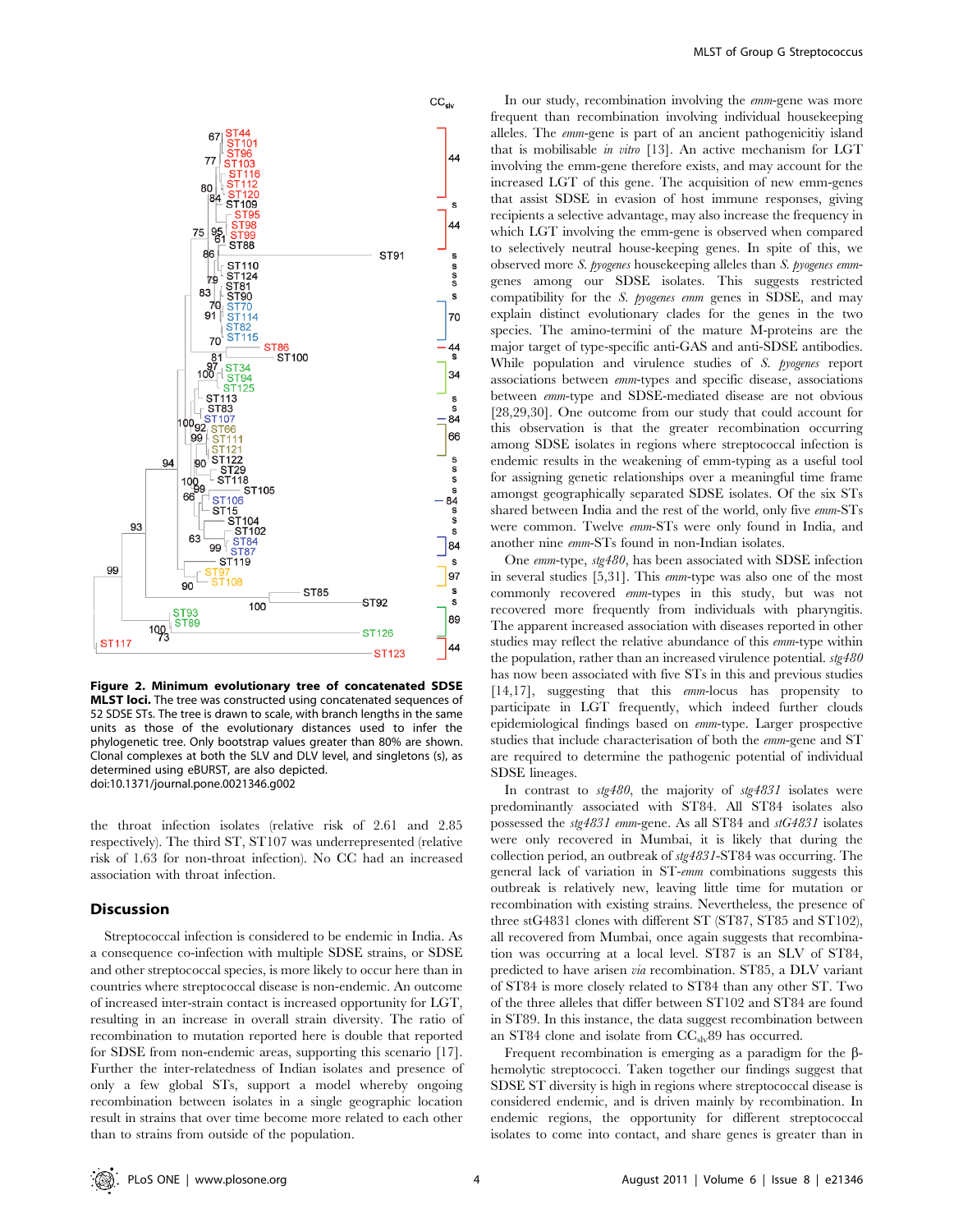

Figure 3. Split decomposition analysis of Indian STs. Shaded circles indicate DLV defined CCs. Solid lines enclose SLV defined CCs. STs associated with stC36, stg245 and stg480 are also indicated. doi:10.1371/journal.pone.0021346.g003

regions where streptococcal infection is less prevalent. SDSE, S. pyogenes and S. agalactiae all possess multiple MGEs, and MGErelated interspecies transfer of virulence genes has been reported

Table 2. Sequence types associated with multiple emmtypes.

| <b>ST</b> | <b>Emm-type</b>                       |
|-----------|---------------------------------------|
| 15        | stc36, stg10, stg245, stg866, stgL265 |
| 29        | stc74a, stg245                        |
| 34        | stg480, stgm22                        |
| 44        | stc36, stg245, stg480, stg6, stgL265  |
| 66        | stC1400, stg6792                      |
| 81        | stg245, stg6                          |
| 83        | stc74a, stg245                        |
| 95        | stg653, stg6972                       |
| 98        | stc36, stg2078, stg480                |
| 107       | emm23, stC5345, stc6979               |
| 110       | stg1750, stg245                       |

doi:10.1371/journal.pone.0021346.t002

housekeeping genes may occur as bystander event during transfer of MGEs [34]. It is noteworthy that transfer of allelic variants of virulence genes not associated with mobile genetic elements is also occurring, possibly having a greater impact on the fitness or virulence of some SDSE isolates. The observed increase in the rate of recovery of new variants in endemic regions suggests rapid emergence of more fit or virulent clones are more likely to occur in these regions.

by several groups [26,32,33], The transfer of non-MGE

## Materials and Methods

## Ethics statement

Ethical approval for swabbing of individuals in the study was granted by the Seth G. S. Medical School and KEM Hospital Ethic Committee, India (EC/Gov/-4/2006). Written informed consent for the swabbing of children was obtained from the guardians of all children included in the study.

#### Bacterial Strains

A total of 181 SDSE isolates collected as part of community and school surveys carried out in Mumbai [15] and Chennai [35] were used in the study. Eighty-five isolates were collected from individuals presenting with pharyngitis  $(n = 66)$  or tonsillitis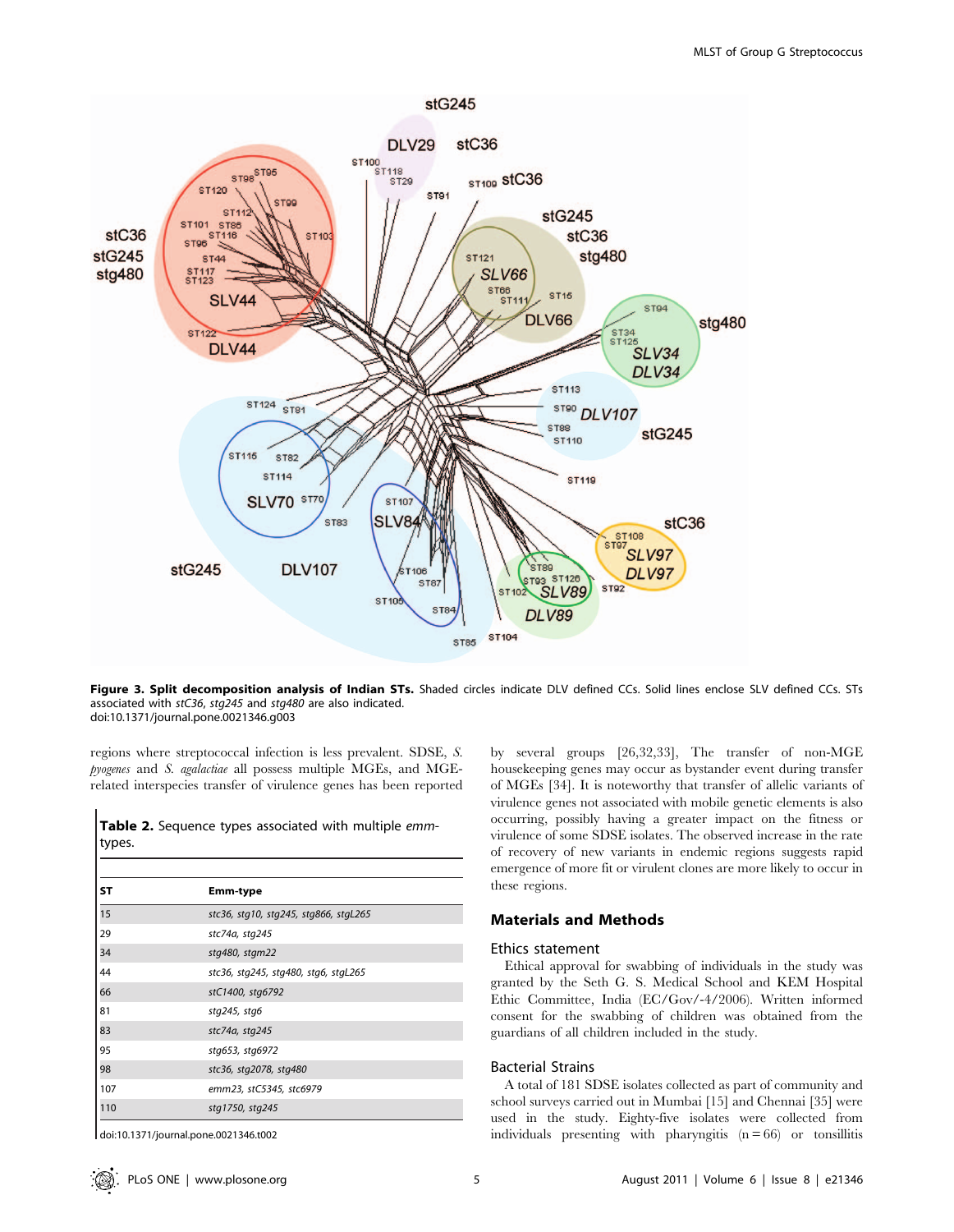

Figure 4. Phylogenetic relationship of SDSE based on emm nucleotide sequence. The tree was constructed using the ME algorithm. Bootstrap values in which associated taxa are clustered in greater than 60% of cases are shown next to branches. CC<sub>slv</sub>s and CC<sub>dlvs</sub> associated with emm-types are also shown. doi:10.1371/journal.pone.0021346.g004

 $(n = 10)$ , and were classified as 'throat-infection' isolates. Another 102 isolates were recovered from the throats of individuals lacking clinical signs of streptococcal infection. Nine SDSE isolates were collected from the skin of individuals presenting with pyoderma. All isolates were classified as SDSE on the basis of  $\beta$ -hemolytic activity, expression of the group C or G carbohydrate, and possession of characteristic emm-type and molecular markers characteristic of SDSE [10]. Emm-types for these isolates were previously reported [15,35] or determined using standard protocols [20,36]. Full details of strains used in this study are provided in Table S1.

## MLST

The SDSE MLST scheme based on the following seven gene targets (glucose kinase (gki), glutamine transport protein (gtr), glutamate racemase (murI), DNA mismatch repair protein (mutS),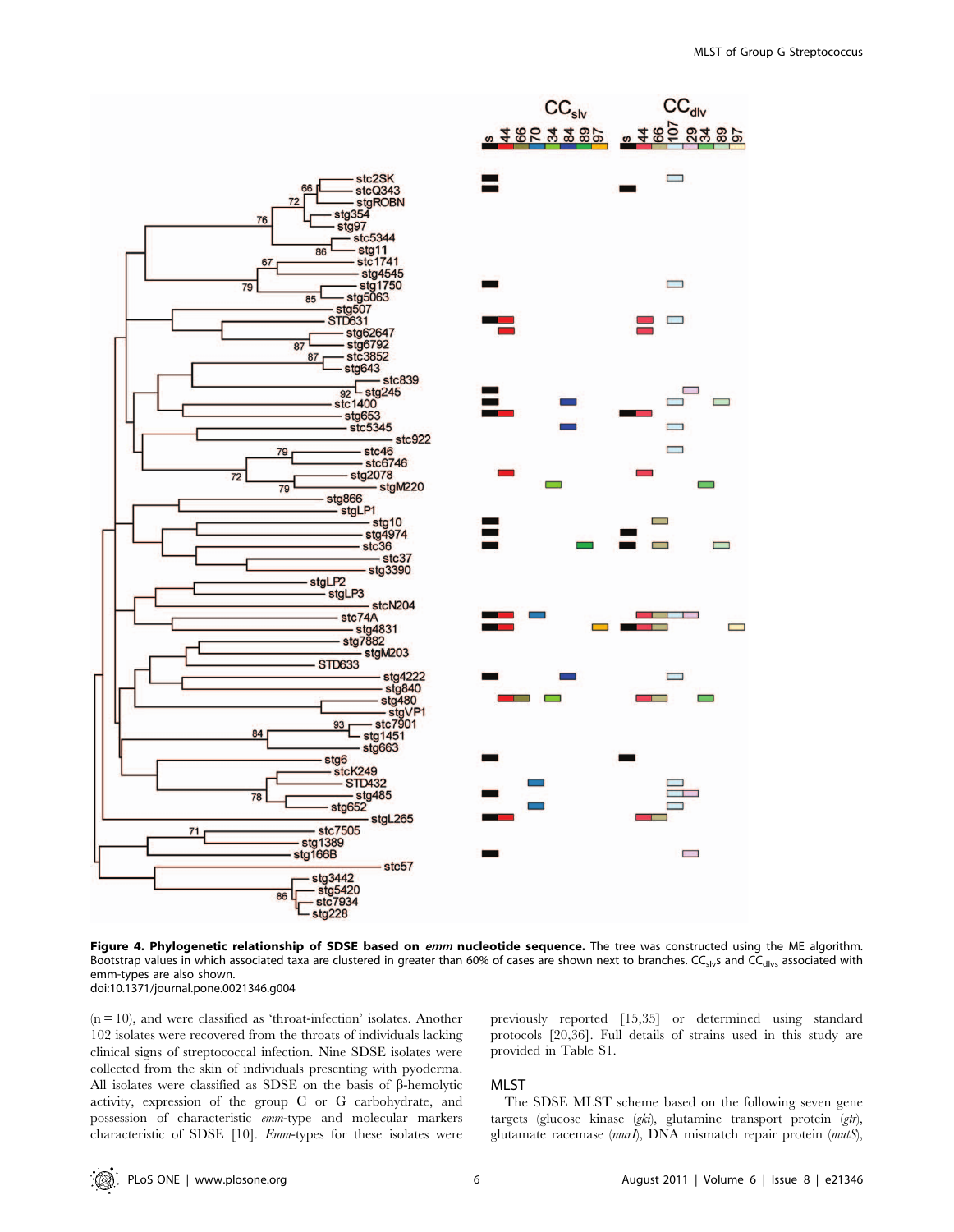transketolase (recP), xanthine phosphoribosyl transferase  $(xpt)$  and acetoacetyl-coathioloase (atoB)) has been described previously [17]. With the exception of  $atoB$  these alleles are the same as used in the GAS MLST scheme [27]. DNA was extracted using the QIAGEN DNAeasy kit (QIAGEN, Australia), and 450–500 base-pair internal fragments of these genes were amplified under the following conditions; 2 min denaturation at  $95^{\circ}$ C, followed by 35 cycles of 95<sup>°</sup>C (45 s), 50<sup>°</sup>C (45 s) and 72<sup>°</sup>C (60 s). PCR products were purified using ExoSAPIT (USB Corp, USA), and sequenced in the forward and reverse directions by Macrogen (Korea) or inhouse. Sequencher (Genecodes, USA) was used for initial analysis and trimming of sequences to match reference sequences. All sequences were compared to existing SDSE MLST alleles to determine specific allele number at a given locus. Unique allelic sequences identified in this study were assigned a new allele number. The combination of seven allele numbers was then used to determine the sequence type (ST). goeBURST (http:// goeburst.phyloviz.net/) was used to identify related STs [37,38]. In this study Clonal Complex (CCs) were defined as a group of STs that are related to each other at the Single Locus Variant  $(CC_{\rm slv})$  or Double Locus Variant  $(CC_{\rm dlv})$  level.

## Recombination and mutation

Rates of recombination and mutation that give rise to SLV pairs were estimated as previously described [22,23,24]. Briefly, SLV pairs that contain greater than one nucleotide difference in the variant alleles were classified as arising through recombination. SLV pairs in which one ST contains a unique single nucleotide polymorphism not found in other STs were classified as a point mutation event. Single nucleotide changes in SLVs pairs giving rise to alleles already present in unrelated  $STs$  in different  $CC_{\rm slv}s$ were classified as recombination events. Both the ratio of recombination/mutation events  $(r/m)$  and per nucleotide site ratio of recombination/mutation are reported.

#### Phylogenetic Analysis

Nt diversity  $(\pi)$ , nonsynonymous  $(d_n)$  and synonymous substitution rates  $(d_s)$  were calculated using DnaSP (version 5) [39]. Linkage equilibrium, expressed as standardised Index of Association  $(I_A)$  was calculated using LIAN 3.5 [40]. Distance matrices for phylogenetic analysis were calculated using START [41]. Phylogenetic networks were constructed using Splitstree 4 [25]. Minimum evolution (ME) spanning trees using concatenated nucleotide sequences from all seven MLST loci were constructed in Mega4 [42], with support for branches provided by bootstrapping  $(n = 1000)$ . Phylogenetic analysis of the 180 nt variable region of the emm-gene used for emm-typing was also performed using Mega4. The sequences were aligned using ClustalW, using default parameters, prior to construction of the ME tree. The Wallace co-efficient [23,24] was calculated using www.comparingpartitions.info.

#### References

- 1. Carapetis JR, Steer AC, Mulholland EK, Weber M (2005) The global burden of group A streptococcal diseases. Lancet Infect Dis 5: 685–694.
- 2. Efstratiou A (1997) Pyogenic streptococci of Lancefield groups C and G as pathogens in man. Soc Appl Bacteriol Symp Ser 26: 72S–79S.
- 3. Brandt CM, Spellerberg B (2009) Human infections due to Streptococcus dysgalactiae subspecies equisimilis. Clin Infect Dis 49: 766–772.
- 4. Broyles LN, Van Beneden C, Beall B, Facklam R, Shewmaker PL, et al. (2009) Population-based study of invasive disease due to beta-hemolytic streptococci of groups other than A and B. Clin Infect Dis 48: 706–712.
- 5. Cohen-Poradosu R, Jaffe J, Lavi D, Grisariu-Greenzaid S, Nir-Paz R, et al. (2004) Group G streptococcal bacteremia in Jerusalem. Emerg Infect Dis 10: 1455–1460.
- 6. Skogberg K, Simonen H, Renkonen OV, Valtonen VV (1988) Beta-haemolytic group A, B, C and G streptococcal septicaemia: a clinical study. Scand J Infect Dis 20: 119-125.

## Statistical analysis

Statistically significant associations between ST, Clonal Complex and other epidemiological factors were assessed using the Chi-squared goodness of fit test  $(p<0.05)$ . Confidence intervals for Simpson index of diversity (D) were calculated as previously described [43].

## Supporting Information

Figure S1 Phylogenetic analysis of SDSE atoB and S. pyogenes yqiL alleles. The relationship between alleles was inferred using the Minimum Evolution method, and support for branches provided by bootstrapping  $(n = 1000)$ . Bootstrap values are only provided for branches with greater than 50% support. (TIF)

Figure S2 eBURST analysis of all known SDSE STs. Blue circles represent STs only found in India. Red circles represent STs found outside of India (McMillan et al., 2010). Green circles represent STs found in both collections. Dark connecting lines join SLV related pairs. Grey lines connect DLV related pairs. (TIF)

Figure S3 Split decomposition of all SDSE STs. STs found in India are circled. (TIF)

Figure S4 ME tree of all SDSE STs. The tree is drawn to scale, with branch lengths in the same units as those of the evolutionary distances used to infer the phylogenetic tree. Only bootstap values greater than 50% are shown. Blue circles represent STs only found in India. Red circles represent STs found outside of India (McMillan et al., 2010). Green circles represent STs found in both collections.

## Table S1 Details of SDSE isolates used in this study. (DOC)

## Table S2 Novel MLST alleles in the Indian SDSE population.

(DOC)

(TIF)

Table S3 Recombination and mutation in SDSE. (DOC)

# Table S4 Emm-types associated with multiple Sequence Types.

(DOC)

## Author Contributions

Conceived and designed the experiments: DJM MGK MSS KSS. Performed the experiments: DJM SYK PVB TV. Analyzed the data: DJM SYK PVB PRS. Contributed reagents/materials/analysis tools: DJM MSS KSS. Wrote the paper: DJM PRS KSS.

- 7. Chhatwal GS, McMillan DJ, Talay SR (2006) Pathogenicity Factors in Group C and G Streptococci. In: Fischetti VA, Novick RP, Ferretti JJ, Portnoy DA, Rood JI, eds. Gram-Positive Pathogens. 2 ed. Washington, D.C.: ASM Press. pp 213–221.
- 8. Fischetti VA (1989) Streptococcal M protein: molecular design and biological behavior. Clin Microbiol Rev 2: 285–314.
- 9. Smeesters PR, McMillan DJ, Sriprakash KS (2010) The streptococcal M protein: a highly versatile molecule. Trends Microbiol 18: 275–282.
- 10. McMillan DJ, Vu T, Bramhachari PV, Kaul SY, Bouvet A, et al. (2010) Molecular markers for discriminating Streptococcus pyogenes and S. dysgalactiae subspecies equisimilis. Eur J Clin Microbiol Infect Dis 29: 585–589.
- 11. Hartas J, Hibble M, Sriprakash KS (1998) Simplification of a locus-specific DNA typing method (Vir typing) for Streptococcus pyogenes. J Clin Microbiol 36: 1428–1429.